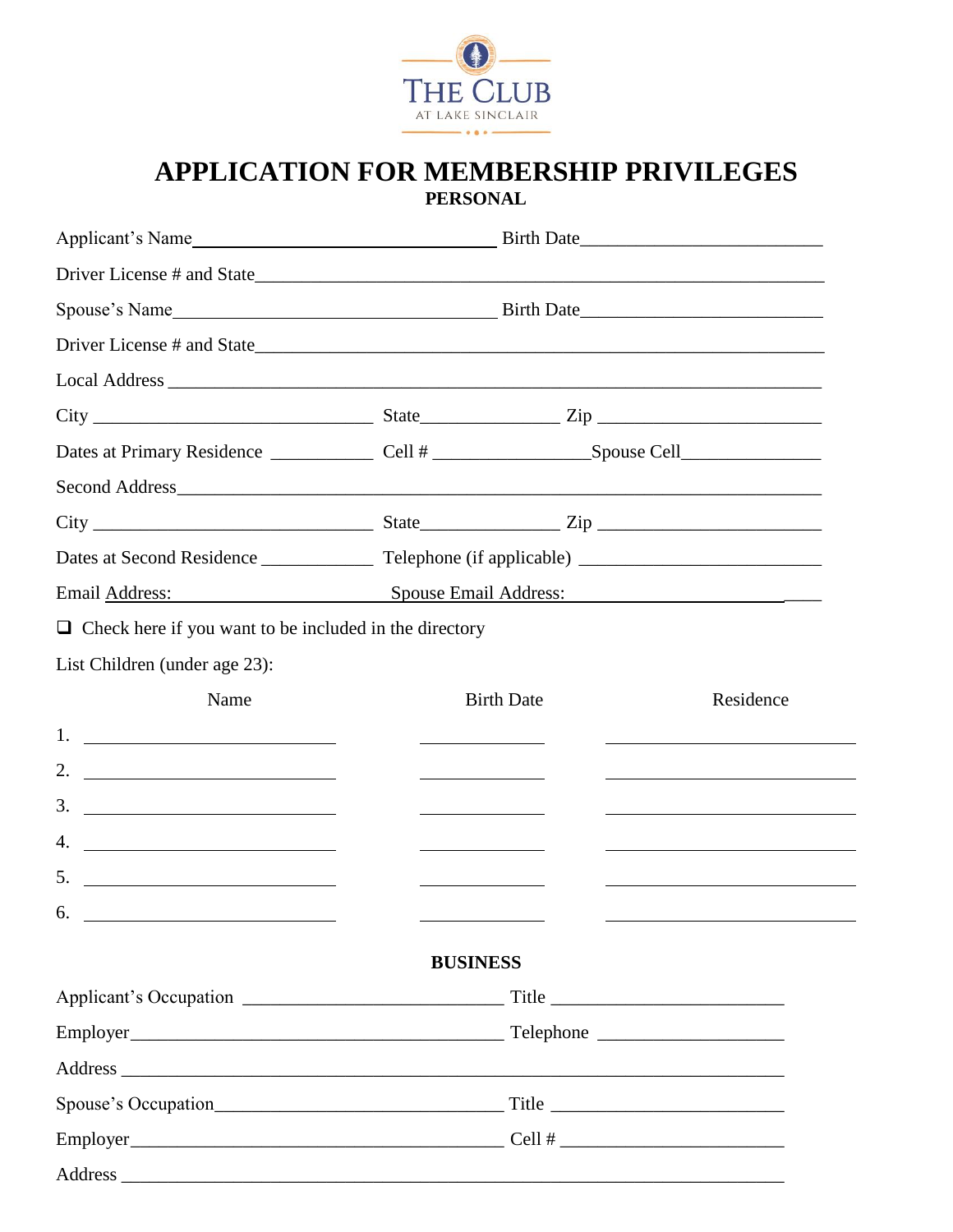| <b>Bank Reference</b> |  |
|-----------------------|--|
|-----------------------|--|

| 1.<br>Name                                                                   | Address               |                              | Phone #    |                                 |  |
|------------------------------------------------------------------------------|-----------------------|------------------------------|------------|---------------------------------|--|
| Major Credit Card                                                            |                       |                              |            |                                 |  |
| Name on Card                                                                 | <b>Account Number</b> | Exp. Date                    | Security # |                                 |  |
|                                                                              |                       | <b>SOCIAL</b>                |            |                                 |  |
| Club memberships (please designate whether a present or former membership):  |                       |                              |            |                                 |  |
| Name of Club                                                                 |                       | Address                      |            | <b>Current or Former Member</b> |  |
|                                                                              |                       |                              |            |                                 |  |
| 2. $\qquad \qquad$                                                           |                       |                              |            |                                 |  |
| 3.                                                                           |                       |                              |            |                                 |  |
| 4.<br><u> 1990 - John Stone, amerikansk politiker (</u>                      |                       |                              |            |                                 |  |
|                                                                              |                       | PERSONAL REFERENCES          |            |                                 |  |
| Name                                                                         | Address               | Phone                        |            | <b>Years Known</b>              |  |
|                                                                              |                       |                              |            |                                 |  |
|                                                                              |                       |                              |            |                                 |  |
|                                                                              |                       |                              |            |                                 |  |
|                                                                              |                       | <b>CORPORATE INFORMATION</b> |            |                                 |  |
| <b>COMPLETE ONLY IF MEMBERSHIP IS BEING ACQUIRED AS CORPORATE MEMBERSHIP</b> |                       |                              |            |                                 |  |
|                                                                              |                       |                              |            |                                 |  |
|                                                                              |                       |                              |            |                                 |  |
|                                                                              |                       |                              |            |                                 |  |
| <b>Street</b>                                                                | City                  |                              | State      | Zip                             |  |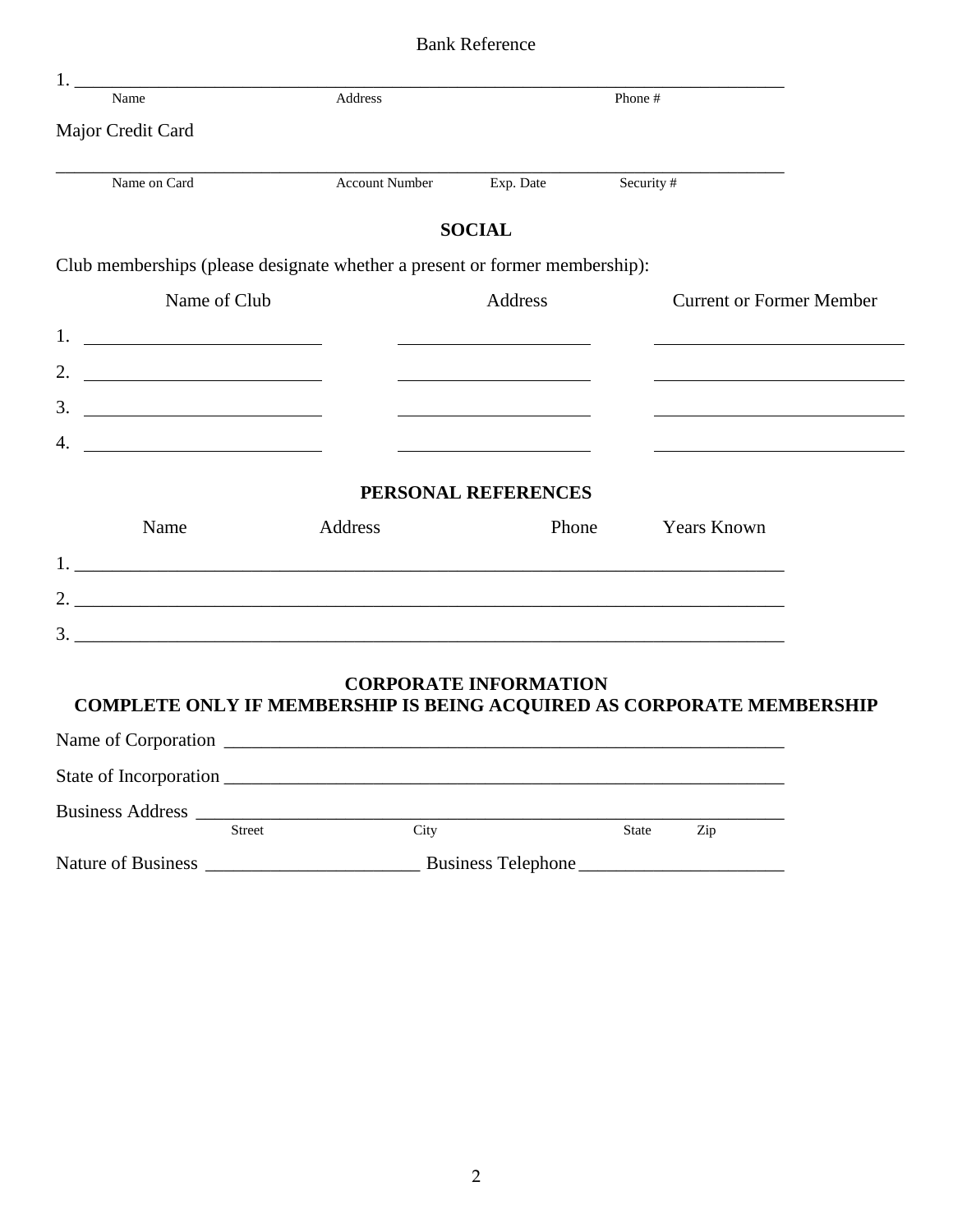1. I hereby apply for the following Membership in The Club at Lake Sinclair (the "Club"):

# **MEMBERSHIP CATEGORY INITIATION FEE**

- $\Box$  Golf Membership  $\Box$
- Social Membership \$ \_\_\_\_\_\_\_\_\_\_\_
- □ Junior Golf Membership
- □ Junior Social Membership
- Golden Golf Membership
- □ Golden Social Membership
- 

- $\upbeta$  $\frac{\text{S}}{\text{S}}$
- $\frac{1}{2}$  $\frac{\text{S}}{\text{}}$

 Corporate Membership Varies upon category of membership selected by designees

## **DUES SELECTION**

- □ Regular
- Non-Resident
- 

 Corporate Membership Varies upon category of membership selected by designees

2. I understand that this application will not be acted upon unless fully completed, signed and accompanied by a check in U.S. funds for the required fees. Membership is contingent upon approval by the Club, which approval shall be at its discretion.

3. I hereby acknowledge that the use of the Club's Facilities and any privilege or service incident to membership in the Club is voluntary and that any use or acceptance of any service or privilege incident to membership is undertaken with knowledge of the risk of possible injury. I hereby accept any and all risk of injury to me, my guests and family members sustained while using the Club's Facilities or involved in any event or activity incident to membership in the Club. In accepting this risk of injury, I understand that I am relieving the Club and those employed by or affiliated with the Club from any and all loss, cost, claims, injury, damage or liability sustained or incurred by me, my guests and my family members resulting from or arising out of any conduct or event connected with membership in the Club and use of any of the Club's Facilities, including any act negligently taken or omitted by the Club.

4. I authorize the Club to request and receive such information for investigation of the applicant's qualifications for membership as it deems appropriate, including without limitation the applicant's credit history. I further authorize any person or entity to disclose to the Club information requested by the Club and further agree to hold the Club harmless from any and all such acts.

5. I hereby acknowledge receipt of The Club at Lake Sinclair Membership Plan including the Rules and Regulations of the Club, and agree to be bound by the terms and conditions thereof as the same may be amended from time to time by the Club in its discretion. I understand that membership may be terminated for failure to abide by membership conditions. I hereby acknowledge that I have specifically reviewed the following Sections of the Rules and Regulations with regard to my membership rights:

| Article B | Section 1  | <b>Membership Privileges</b>             |
|-----------|------------|------------------------------------------|
| Article B | Section 10 | Suspension and Termination of Membership |
| Article B | Section 13 | Loss or Destruction of Property          |
| Article B | Section 15 | Acknowledgement of Membership Rights     |